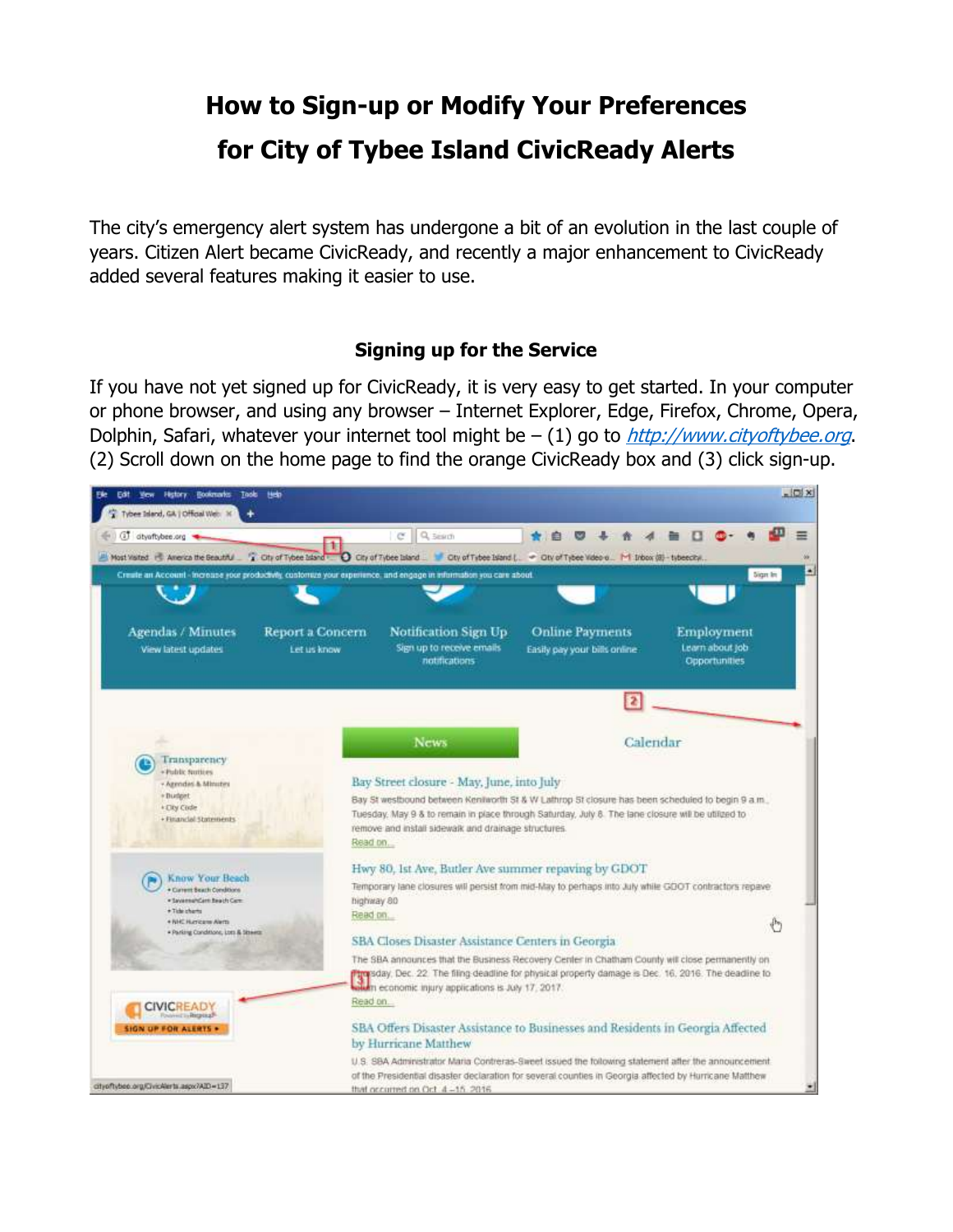Next, you'll see the sign-in/sign-up screen.

| View History Bookmarks Tools Help<br>Edit<br>File                                                                                           | $ \Box$ $\times$                                                          |
|---------------------------------------------------------------------------------------------------------------------------------------------|---------------------------------------------------------------------------|
| Tybee Island, GA   Official Web X   N Regroup : Log In                                                                                      | $\times$<br>K                                                             |
| 1 https://ga-tybeeisland.regroup.com/<br>$\mathcal{C}^{\prime}$<br>$\leftarrow$<br>Q Search                                                 | ☆自<br>≡<br>$\vee$                                                         |
| PI Most Visited @ America the Beautiful  ( City of Tybee Island - @ City of Tybee Island  @ City of Tybee Island (  @ City of Tybee Video-o | »                                                                         |
| <b>CIVICREAD</b><br>Powered biv Rearoup                                                                                                     |                                                                           |
| ALREADY A MEMBER?<br>LOG IN                                                                                                                 | SIGN UP                                                                   |
|                                                                                                                                             | First Name *<br>Last Name *                                               |
| Email *<br>冊<br>Enter your email                                                                                                            | Last Name<br>First Name<br>职                                              |
|                                                                                                                                             | Email *                                                                   |
| Password *<br>Password<br>职                                                                                                                 | Email Address                                                             |
|                                                                                                                                             | Password *                                                                |
| Forgot your Password?<br>Log in                                                                                                             | Password<br>吧                                                             |
|                                                                                                                                             | Must be at least 4 characters long. Letters<br>and numbers is recommemded |
|                                                                                                                                             | I'm not a robot<br>reCAPTOHA<br>Privacy - Terms                           |
| $\left  \cdot \right $                                                                                                                      | Sign up                                                                   |

On the right, if you have not signed up for any of our Citizen Alert or CivicReady services in the past, you can fill out the short form with your name, email, and a password. As with any password on the web, we recommend you choose something a bit longer than the minimum, 8 or more characters, with a mixture of upper and lower case, numbers, and special characters, unique to this site, so even if someone manages to steal your information, they can't use it to login to any other sites you may use. Don't forget to click the "I'm not a robot" checkbox!

On the left, if you have signed up for either of our past services, you may find that you can't get logged in. Click the "Forgot your Password?" link to have a password reset link sent to your email. Again, the same password recommendations will apply to your new password.

If you can get logged in, having remembered your last password (or having already changed it as above), congratulations!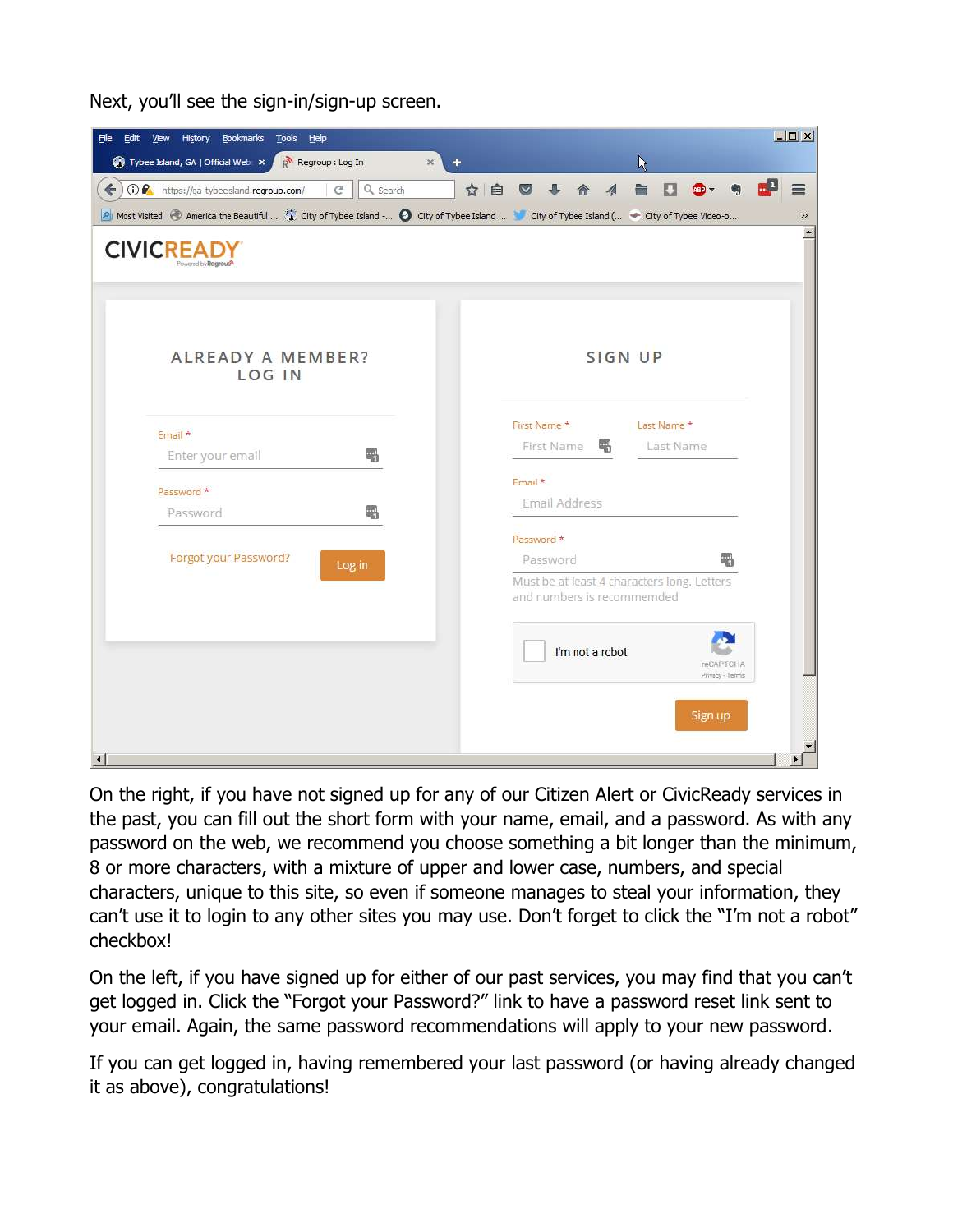## **Getting Set up in CivicReady**

The first page you will probably see is your profile page. Here is where you can set your first and last name, your email addresses, phone numbers, location, change your password, and select whether you would like to have weather alerts forwarded based on your selected preferences.



In this sample profile, some selections have already been made, so you may wish to make other changes. We recommend you make sure you have at least one entry in each section.

Note that you can enter multiple email addresses, such as for home, work, or only for use with this service. Likewise, you can enter your home phone, work phone, as well as your cell phone number so you can receive voice or text notifications.

At the bottom of this screen, you can tick a checkbox for weather alerts.

**WEATHER OPTIONS** 

Enable Weather Alerts

Weather alerts will be sent to you based on your Email/Text/Voice/Address preferences above.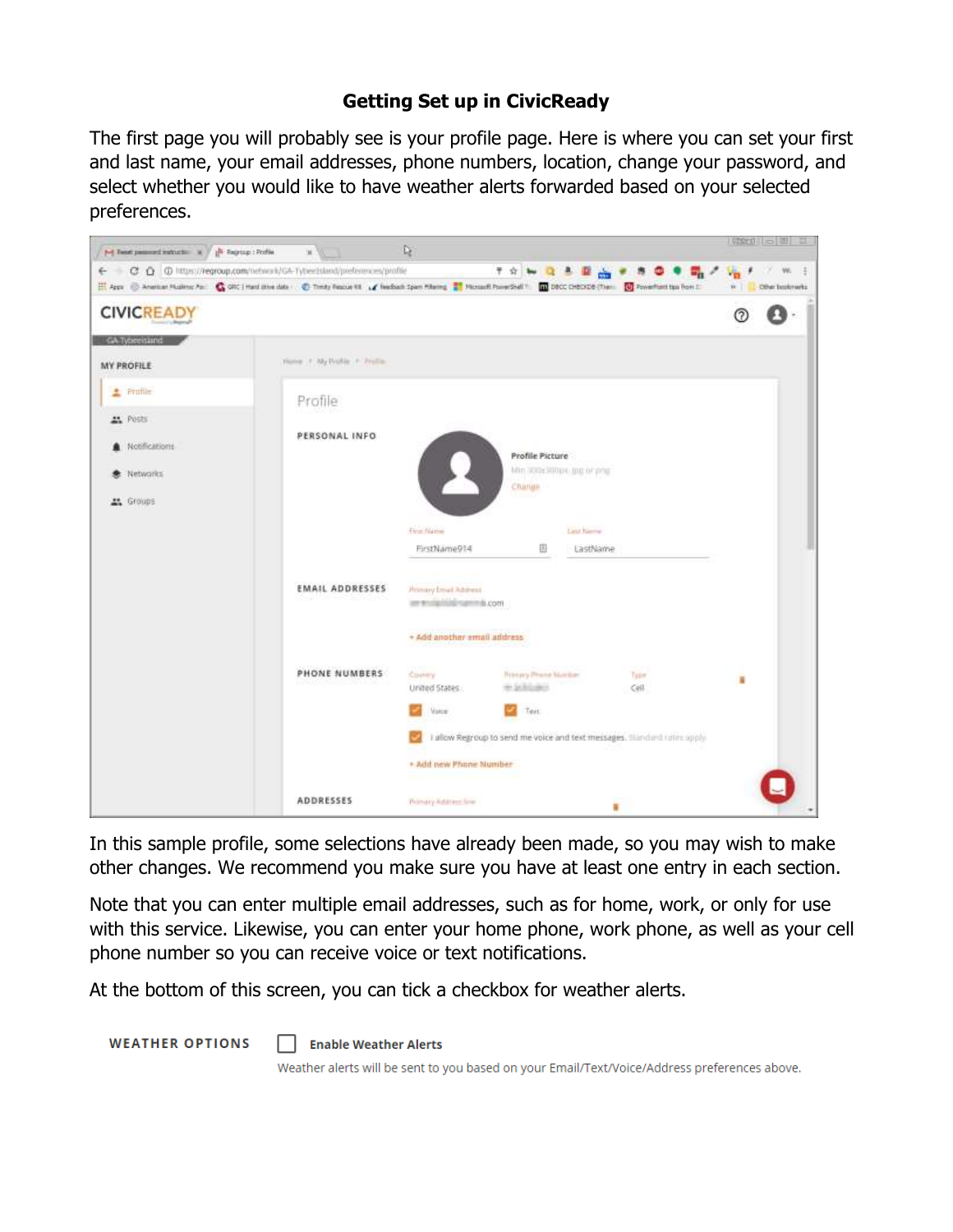Weather alerts are passed through our system directly to you from the National Weather Service. NWS may issue alerts every few minutes during severe thunderstorms or other potentially dangerous weather events if Tybee is in their warning areas. This may cause text or voice messages to be sent to you repeatedly in very short periods of time. If you check this box, remember that you have done so! You may want to sign up for less frequent notices via the notification selections below, so you will need to log back in to change this preference. Be prepared to log in more than once in order to set your notifications properly for your desired frequency and type of alerts, both here and in the Notifications screen described below!

You are now ready to sign up for the types of notifications you want to receive, and how you want to receive them.

On the left margin, you can select:

|                      | • Profile, where we were just looking                                                                                                                                               |
|----------------------|-------------------------------------------------------------------------------------------------------------------------------------------------------------------------------------|
| <b>MY PROFILE</b>    | • Posts, which allows you to review previous notices and how<br>they were sent                                                                                                      |
| · Profile            | • Notifications, which is what you should click in order to                                                                                                                         |
| <b>Posts</b>         | select the types of notices and how you receive them. We'll<br>cover this in detail below.                                                                                          |
| <b>Notifications</b> | • Networks, should just indicate that you are part of the "GA-<br>TybeeIsland" alert network.                                                                                       |
| Networks             | • Groups, also shows the kinds of notification that you are<br>going to receive. Each group includes different kinds of                                                             |
| " Groups             | notices, and you will find that you are automatically<br>subscribed to certain groups. You may join groups here, in<br>order to be able to set up when you choose your notification |
|                      | options.                                                                                                                                                                            |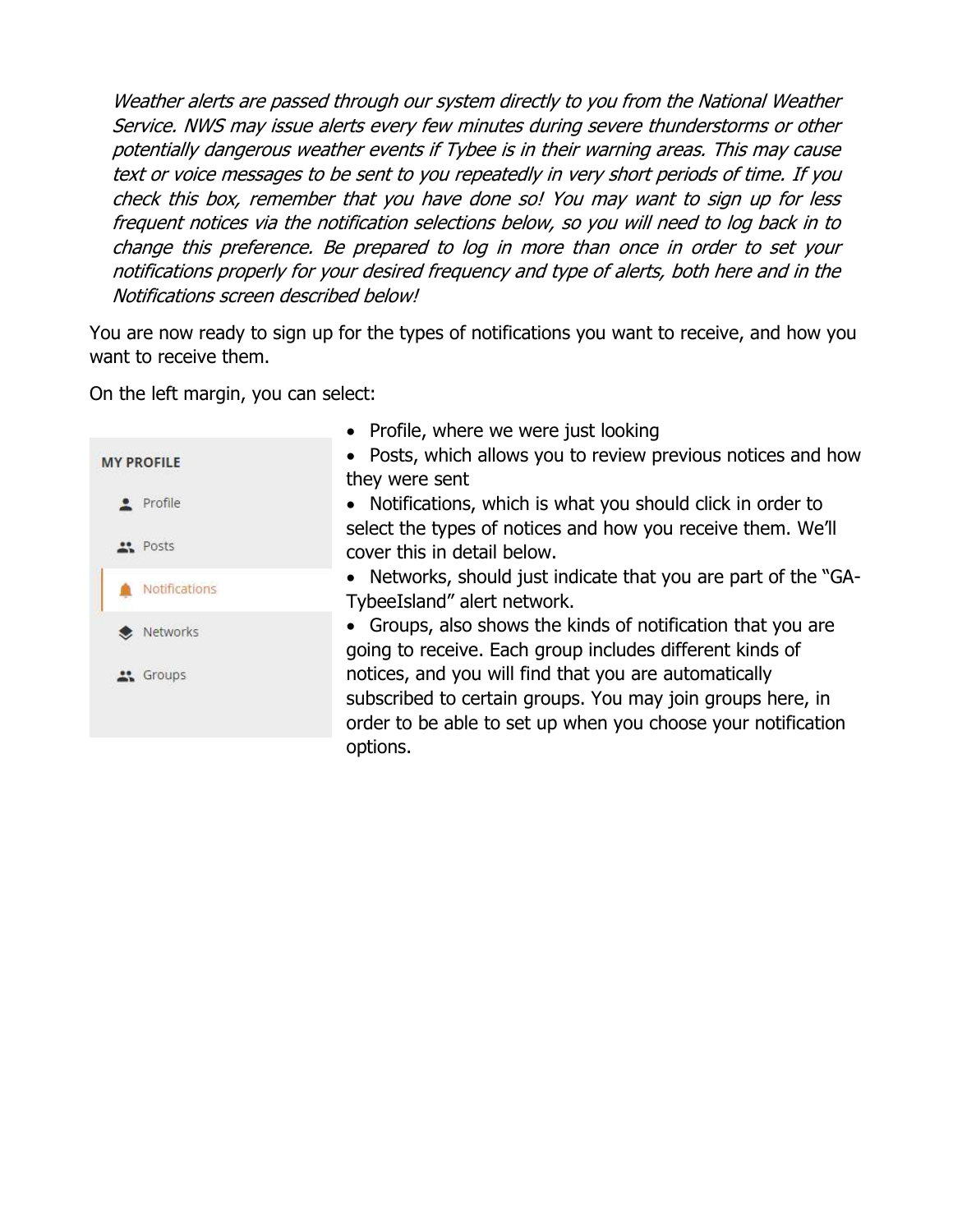## Groups

| Name $\star$                       | Members | Type $\star$ | Privacy - | Create     | Status |
|------------------------------------|---------|--------------|-----------|------------|--------|
| <b>High Alerts</b>                 | 953     | Announcement | Public    | 14/03/2017 | Member |
| <b>Moderate Alerts</b>             | 110     | Announcement | Public    | 14/03/2017 | Member |
| Low Alerts                         | 84      | Announcement | Public    | 14/03/2017 | Member |
| Clear Alerts                       | 87      | Announcement | Public    | 14/03/2017 | Member |
| <b>Tsunami Watch</b>               | 54      | Announcement | Public    | 14/03/2017 | Join   |
| <b>Tsunami Warning</b>             | 82      | Announcement | Public    | 14/03/2017 | Member |
| <b>Tsunami Advisory</b>            | 56      | Announcement | Public    | 14/03/2017 | loin   |
| Tropical Storm Wind Watch          | 64      | Announcement | Public    | 14/03/2017 | Join   |
| <b>Tropical Storm Wind Warning</b> | 76      | Announcement | Public    | 14/03/2017 | loin   |
| <b>Tropical Storm Watch</b>        | 71      | Announcement | Public    | 14/03/2017 | Join   |

## **Selecting Notifications**

The (1) Notifications page allows you to choose (2) the frequency of notifications of different types for email as well as to turn (3) text and (4) voice messaging on or off.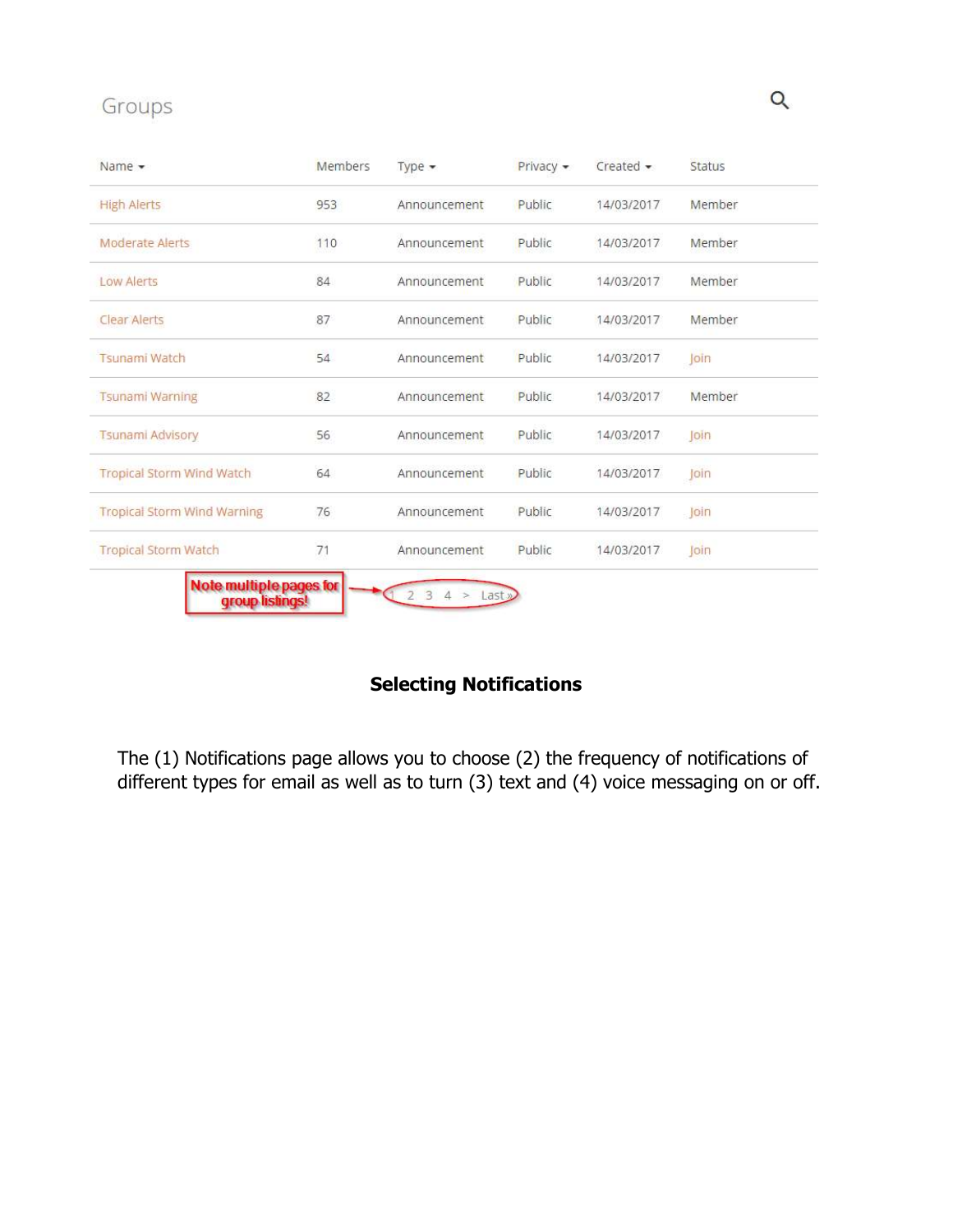| <b>Notifications</b>          |         |                        |                      |                     |
|-------------------------------|---------|------------------------|----------------------|---------------------|
| Group $\star$                 | Members | <b>Email Frequency</b> | <b>Text Messages</b> | <b>Voice Alerts</b> |
| Clear Alerts                  | 87      | as they're sent ▼      | On $\Psi$            | On $\Psi$           |
| Flash Flood Warning           | 92      | as they're sent ▼      | On $\Psi$            | On $\Psi$           |
| <b>Flood Warning</b>          | 91      | as they're sent ▼      | On $\Psi$            | On $\Psi$           |
| <b>High Alerts</b>            | 953     | as they're sent ▼      | On $\Psi$            | On $\Psi$           |
| <b>Low Alerts</b>             | 84      | as they're sent ▼      | On $\Psi$            | On $\Psi$           |
| <b>Moderate Alerts</b>        | 110     | as they're sent ▼      | On $\Psi$            | On $\Psi$           |
| Severe Thunderstorm Warning   | 90      | as they're sent ▼      | On $\Psi$            | On $\Psi$           |
| <b>Tornado Warning</b>        | 95      | as they're sent ▼      | On $\Psi$            | On $\Psi$           |
| <b>Tropical Storm Warning</b> | 102     | as they're sent ▼      | On $\Psi$            | On $\Psi$           |
| <b>Tsunami Warning</b>        | 82      | as they're sent ▼      | On ▼                 | On $\Psi$           |
|                               |         |                        | Cancel               | Save Settings »     |

It is worth repeating here, that you need to exercise some discretion in signing up for things like "Low Alerts" or "Severe Thunderstorm Warning". During an actual thunderstorm, the National Weather Service may issue notices every time a lightning strike is observed and reported. NWS warnings are passed directly through our system, so you would receive constant (and likely very annoying) warnings in such a case. So, please be prepared to revisit this page again to fine tune your selections to match your expectations and needs. You may find you get too many warnings or not enough. Also, warning types may be added, removed, or modified over time. Keep track of your login and password information so that you can return to make edits when you feel the need!

## **"Notify Me" Options from cityoftybee.org**

In addition to the CivicReady alerts, the city's web site is also set to notify you for certain things, if you wish. Our News Flash items will automatically get posted to Facebook and